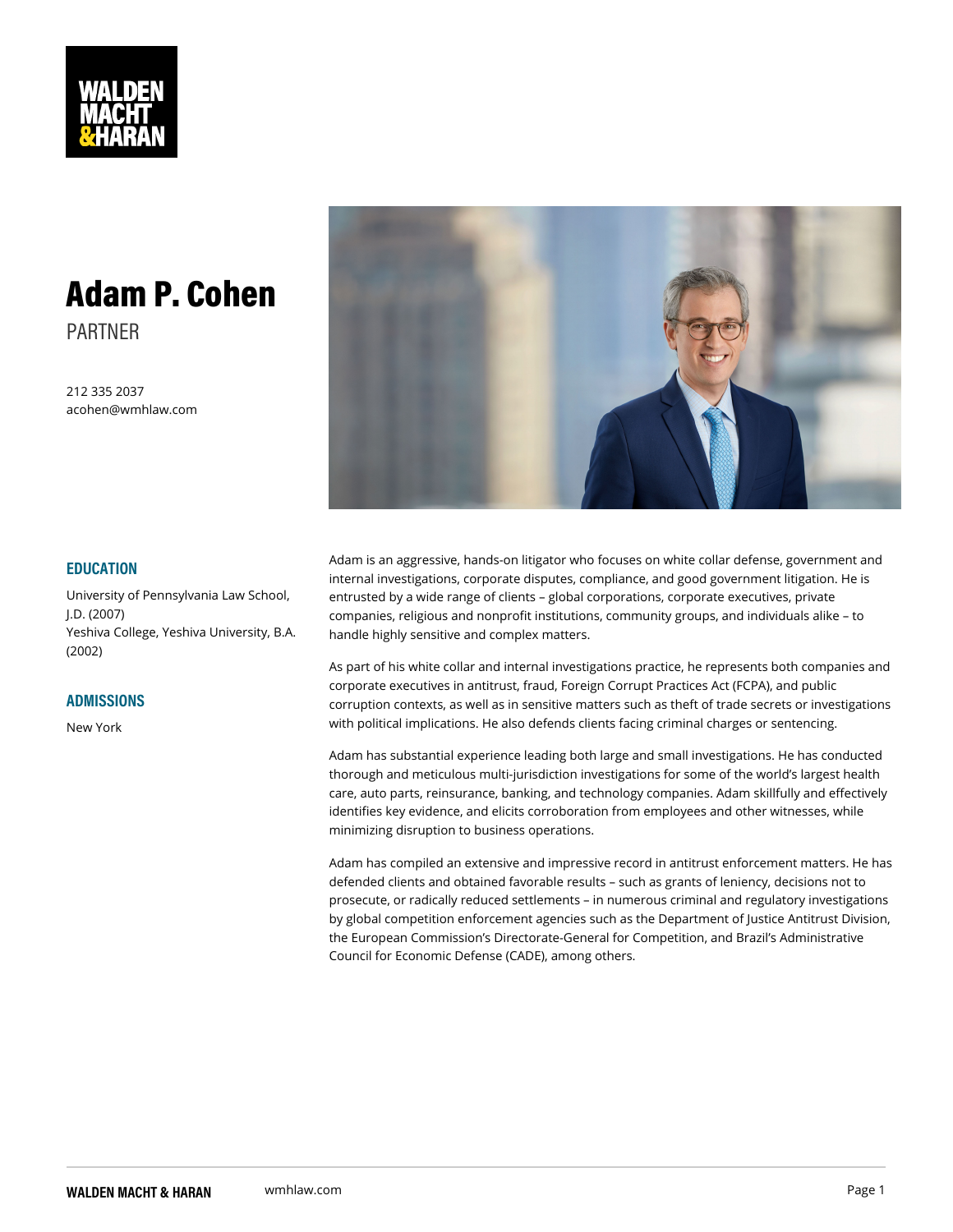$A$  d a m  $P$  .  $\mathsf{G}^{\text{dvoc}}$   $\mathsf{G}^{\text{cyc}}$  for his client, which has earned him consistent praise from the constraint problem on the conditions of  $\mathsf{G}$ Adam is often asked to lead or participate in co-counsel, joint-defens representations. Corporate clients select Adam to serve as global co of his creativity, leadership, even temperament, and ability to work w from all cultures. To that end, Adam has led or collaborated with tea world, often simultaneously, from Brazil to South Korea, South Africa, America. When serving as individual counsel alongside an employer s maintains a congenial and cooperative approach without sacrificing te

## $ap$ oint th $\overline{\mathbf{w}}$ .

In his corporate disputes and commercial litigation practice, Adam ha outcomes in both federal and state court, as well as out-of-court settl stakes litigation of claims. These matters range from antitrust to real trade secrets, civil rights, employment matters, breach of contract, br other common law claims.

Strongly committed to public interest law, Adam develops and execute hold the government accountable for decisions that adversely impact the lead lawyers responsible for pursuing the landmark legal challeng that led to an overhaul of bullying protocols and the implementation o students.

Before joining WMH, Adam practiced law for more than seven years in litigation department of a large global law firm. He previously served member of Congress and as a senior member of a New York City mayo

Adam volunteers as a mentor for middle school students through a pro County Bar Association and serves on the board of several non-profit

### Experience

Conducted a worldwide investigation on behalf of a Fortune Global 50 in connection with allegations of anti-compentitiuveling amounidensie investiger in Brazil, the U.S., and Europe.

Representing several current and former employees of a generic pharm manufactureerlating to an ongoing DOJ antitrust investigation.

Representing a U.S.-based former board member of an Barcanznie connection went a public corruption investigation by Brazilian authorities.

Representing a Fortune Global 500 company in connection with invest competitive practices azil s Administrative Council for Economic Defen

Serving as global coordinating counsel to a Fortune Global 500 compa civil antitrust matteorsdinating the work of premier large firms around t U.S. to Germany, Brazil, South Africa, South Korea, China, Mexico, and

Represented a major trading company addressing allegations by an ou employment discrimination and compliance failud an investigation, favorably settling the claims and recommended remediation of the alleged comp

# PARTNER

212 335 2037 acohen@wmhlaw.com